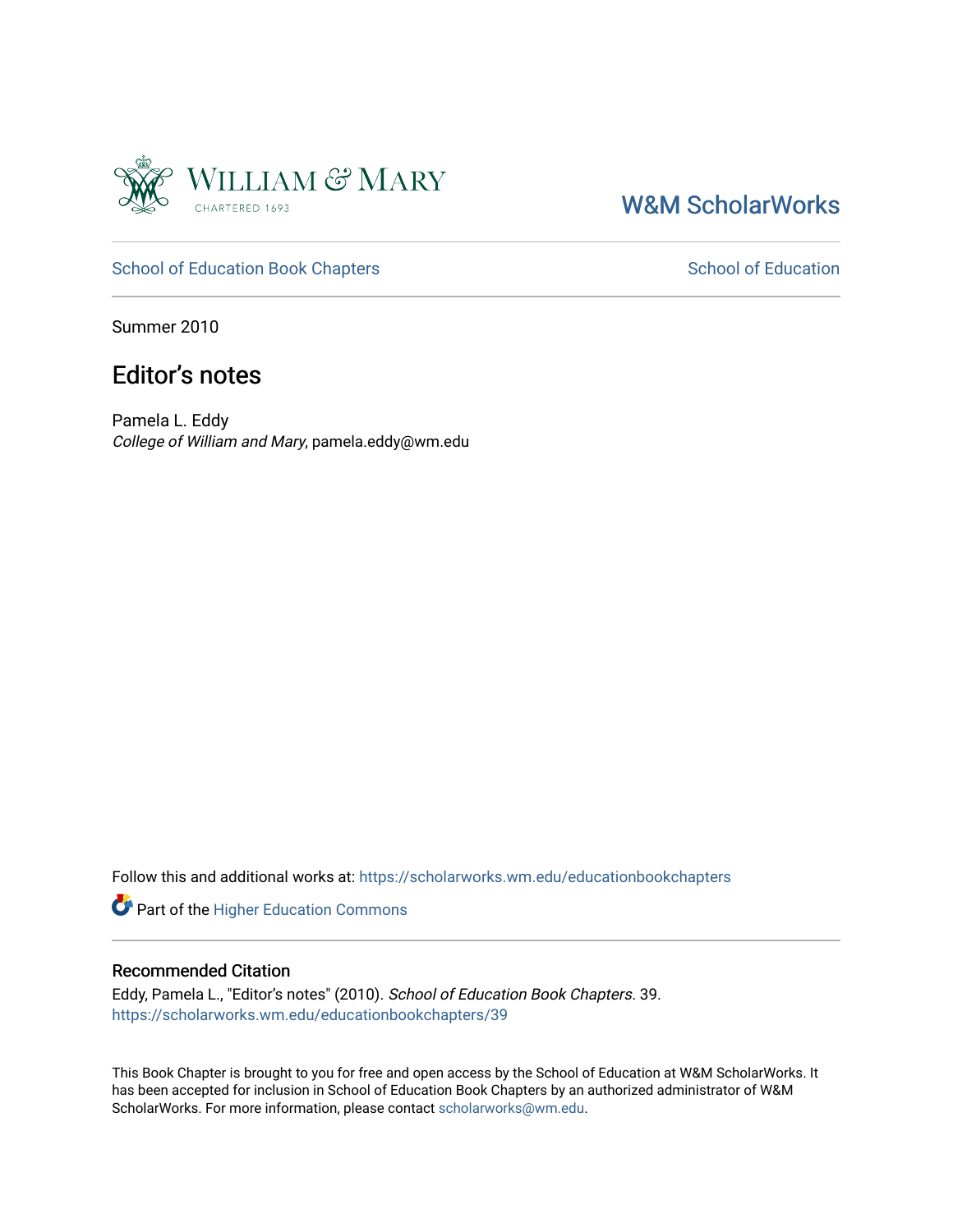## EDITOR'S NOTES

 $T$ he world is getting smaller. The ability to communicate with colleagues around the globe makes collaborations easier and the exchange of ideas and knowledge faster. Travel between countries is more accessible today than in the past. To date, writing on international education has focused most on the acculturation and assimilation of international students into U.S. colleges and universities (Al-Sharideh and Goe, 1998). The concept of internationalization, however, has begun to move beyond these historical concepts of partnerships and exchanges.

Because individuals and institutions bring different interpretations and assumptions to these joint efforts, Knight (2009) argues that conversations about internationalization require agreement on the definition of terms. Recent definitions break into two camps: "internationalization at home" and "cross-border education" (Knight, p. 115). The former term refers to initiatives that are campus-based and highlight international dimensions in classroom teaching, cultural events, and with local ethnic groups, including international students on campus. The latter term references activities that are off-campus, such as study abroad, joint degrees between and among countries, or faculty mobility. Current external pressures on U.S. colleges and universities now encourage U.S. institutions to investigate and pursue international partnerships as a way to increase revenues and to support curriculum for student skill development of global competencies (McMurtrie and Wheeler, 2008), predominately placing them in the context of crossborder projects.

International collaborations occur within an organizational context that impacts administrative practices as well as faculty work. Partnerships among institutions require looking at the motivation of each of the institutions involved. Often, the partners have not overtly addressed issues of unequal resources or power bases (Amey, Eddy, Campbell, and Watson, 2008) or paid sufficient attention to assumptions regarding faculty engagement in the delivery of the programs (O'Hara, 2009). Typically, faculty involved in collaborations need to mediate their work through organizational structures in place (Slater, 2006) and this results in unpredictable outcomes based on institutional contexts. Recent research reports a continued lack of involvement of U.S. faculty in international research or teaching (e.g., collaboration with international scholars, research that is international in scope, publishing in foreign countries, or teaching courses with an emphasis on international content) (Finkelstein, Walker, and Chen, 2009; O'Hara). This volume intends to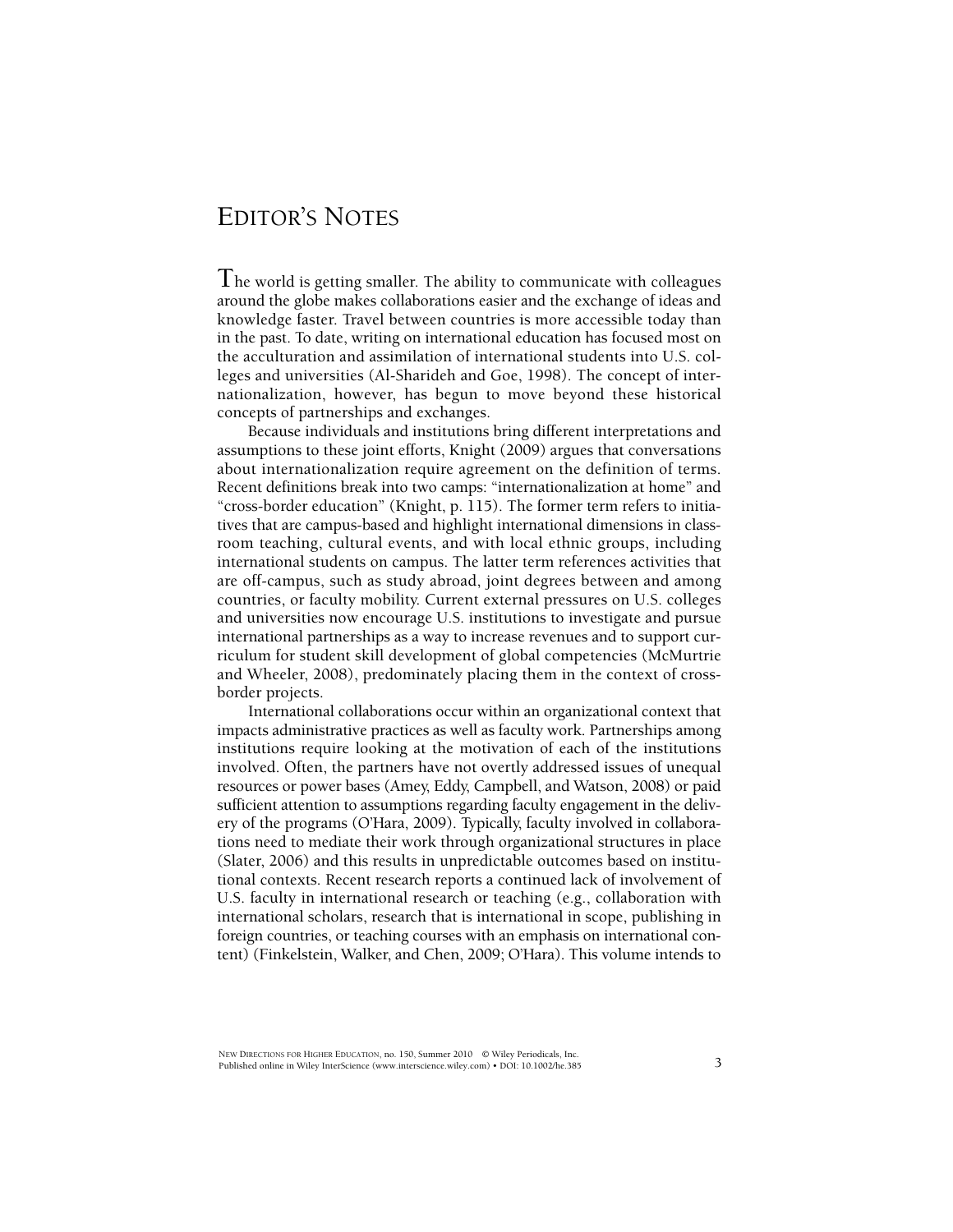#### 4 INTERNATIONAL COLLABORATIONS

provide a framework for discussion about international collaborations to illuminate the challenges and supports found in best practices.

When innovation is important and resources are scarce, partnerships provide options beyond what schools and colleges can accomplish individually, thereby greatly benefiting institutional members. Partnerships can enable greater educational access and opportunity for students, resulting in a greater public good as well (Chin, Bell, Munby, and Hutchinson, 2004). International collaborations have an added layer of complexity because they are mediated through the use of different languages and cultures (Scarino, Crichton, and Woods, 2007). Colleges involved in international efforts range from research universities with long traditions of study abroad programming and research collaborations to community colleges seeking to educate global citizens (Boggs and Irwin, 2007). It is critical for both leaders and faculty to have an understanding of the issues and strategies involved in these types of linkages.

This volume of *New Directions for Higher Education* explores what it means to collaborate in international contexts. Part One of the volume provides context for the issues facing institutions as they look to international partners and to global markets. This Editor's Notes establishes the framework regarding international education overall and identifies key themes in the research. Chapter One by Tubbeh and Williams provides more details on current dialogues regarding international education, particularly the roles and influences partners bring to international collaborations and the challenges facing them.

Part Two of the volume contains a number of case examples of collaborations in practice. Chapter Two presents examples of institutional collaborations in Ireland and situates these partnerships in the larger European Union context. In Chapter Three, Holland reviews the program offerings that a small community college in Canada delivers in China, providing a historical backdrop for the current partnership. China serves as the international partner highlighted in Chapter Four. Here, Jie uses game theory to describe the collaborative efforts of two premier colleges as they enter into a joint degree program.

The last section, Part Three, considers stakeholders in the process of international collaboration, namely administrators, faculty, and students. Each of these constituencies brings differing needs to the venture and different assumptions of how to operationalize the collaborative. In Chapter Five, Amey uses four international collaborations to showcase the changes in administrative practices and processes that resulted from these joint efforts. Faculty work with international partners impacted departmental operations with respect to resources, absence from the home campus, and alignment with departmental and college strategic goals. Chapter Six focuses on faculty initiatives at the individual, course, and program level due to participation in crossborder collaborations. Cooper and Mitsunaga investigate faculty motivations

NEW DIRECTIONS FOR HIGHER EDUCATION • DOI: 10.1002/he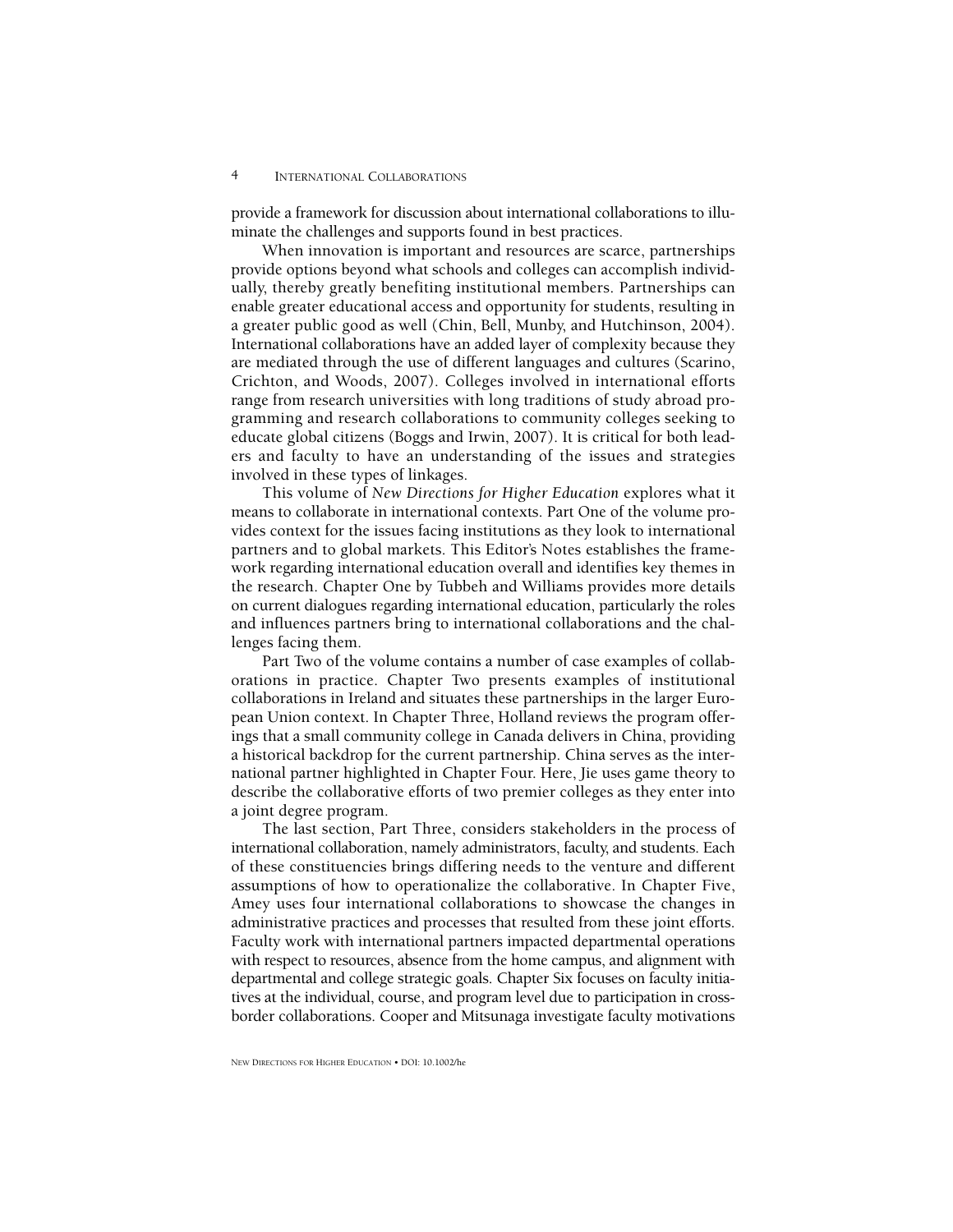for initial participation and present strategies for others seeking to engage in partnerships. In Chapter Seven, Brewer reflects on internationalization efforts at a liberal arts college. Expansion of faculty development efforts serve to institutionalize global efforts, allowing home-based students exposure to global experiences through internationalization of the curriculum. A case study serves to highlight an example of these efforts. The focus in Chapter Eight is on the student experience in international education programs. Kelly discusses how the increased use of technology allows students to stay connected with their home institution, family, and friends and ultimately how these connections alter the experience. College faculty can thus develop different means of capitalizing on these connections. Finally, in Chapter Nine, Holly offers an outline to strategize for the future as institutions look to form collaborations internationally. Each chapter includes campus-based examples, offers best practices, or covers implications for practice and policy in international collaborations.

Throughout this volume, several key themes inform the research and writing. They include:

- An examination of motivating factors for collaboration, paying attention to institutional and faculty rewards
- A theoretical framework to analyze varying forms of collaborations
- An examination of the underlying assumptions regarding collaborations and impacts on faculty teaching and collaborative research
- An emphasis on the power dynamics in operation within collaborative efforts for both institutions and faculty
- A questioning of the issues to address prior to entering into a collaborative effort and strategies to overcome known barriers

This book, thus, has both a scholarly and a practical bent. For scholars, the volume advances the knowledge about the issues involved with international collaborations and, indeed, with institutional partnerships of all kinds. But the main target audience for this volume is practitioners, both those who lead international collaborative efforts and those who teach in them. By examining the experiences of many different institutions with international partnerships, this book offers important lessons about the challenges and opportunities in this work. The insights, experiences, and research findings presented here can help universities with a goal of increasing their reach into global markets to anticipate problems, ask the right questions in formatting partnerships, and educate those within their campus communities regarding the pressing need to become more globally aware.

#### References

Al-Sharideh, K. A., and Goe, W. R. "Ethnic Communities Within the University: As Examination of Factors Influencing the Personal Adjustment of International Students." *Research in Higher Education*, 1998, *39*(*6*), 699–725.